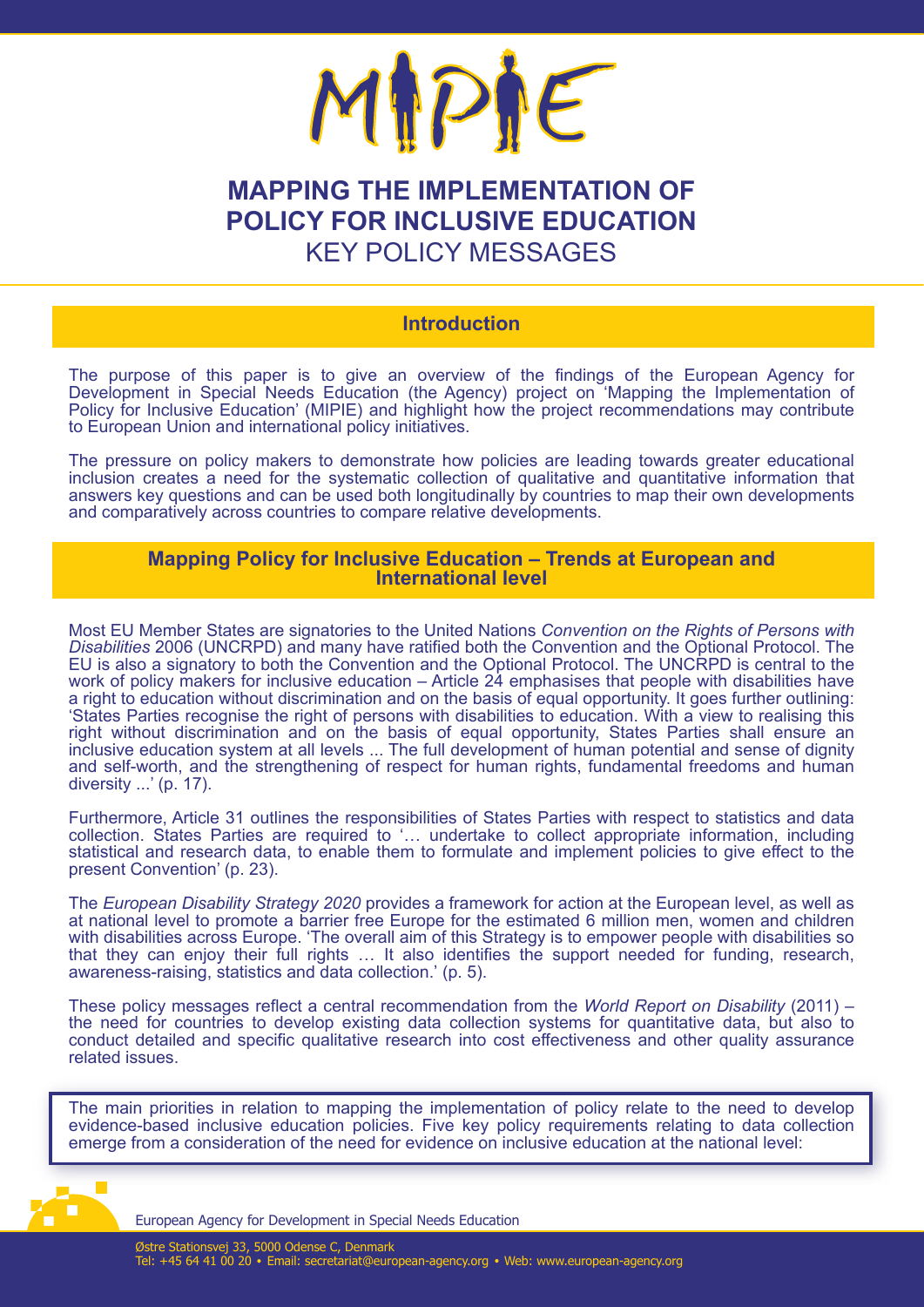- 1 The need for national level data collection to be anchored within European level agreements;
- 2 The need to understand the impact of differences in countries' education systems;
- 3 The need to analyse the effectiveness of inclusive education;
- 4 The need for data collection to provide evidence relating to quality assurance issues;
- 5 The need to track the progress of learners in the long-term.

### **The Agency Mapping the Implementation of Policy for Inclusive Education (MIPIE) project<sup>1</sup>**

The overall goal of the MIPIE project has been to build on existing work being undertaken at national and European levels, as well as by the Agency – notably the indicators for inclusive education project work and the biennial data collection exercise relating to special needs education.

The MIPIE project – conducted with support from European Community Lifelong Learning Programme (LLP) funding  $-$  involved over 60 experts from 27 countries<sup>2</sup>.

The specific project objectives were to work with policy makers and data collection experts in order to:

- Clarify a rationale for what information needs to be made available for policy makers;
- Identify what information is already available;
- Highlight the gaps in current information;

- Provide detailed proposals on how the necessary information could be collected in the future for the purposes of national, self-mapping and for European level comparative purposes.

# **Project Findings and Recommendations**

The MIPIE project identified a number of clear challenges for future European level data collection work relating to definition issues, data collection methods and approaches and differences in inclusive education polices across countries.

It was argued within the project that European level work relating to mapping policy for inclusive education must be aligned to the broad concepts of inclusive education as an approach for all learners. This will lead to:

- A re-interpretation of 'traditional' target groups for data collection in order to consider all learners at risk of exclusion, such as migrants or learners not attending formal education, as well as those with disabilities and/or SEN;

- The need to integrate specific data gathering for inclusive education within all 'usual' educational data gathering activities.

<sup>&</sup>lt;sup>2</sup> Austria, Belgium (Flemish and French speaking communities), Cyprus, Czech Republic, Denmark, Estonia, Finland, France, Germany, Greece, Hungary, Iceland, Ireland, Italy, Latvia, Lithuania, Luxembourg, Malta, Netherlands, Norway, Poland, Portugal, Slovenia, Spain, Sweden, Switzerland, United Kingdom (England, Scotland and Wales).



<sup>1</sup> More information is available from: http://www.european-agency.org/agency-projects/mapping-the-implementation-of-policy-forinclusive-education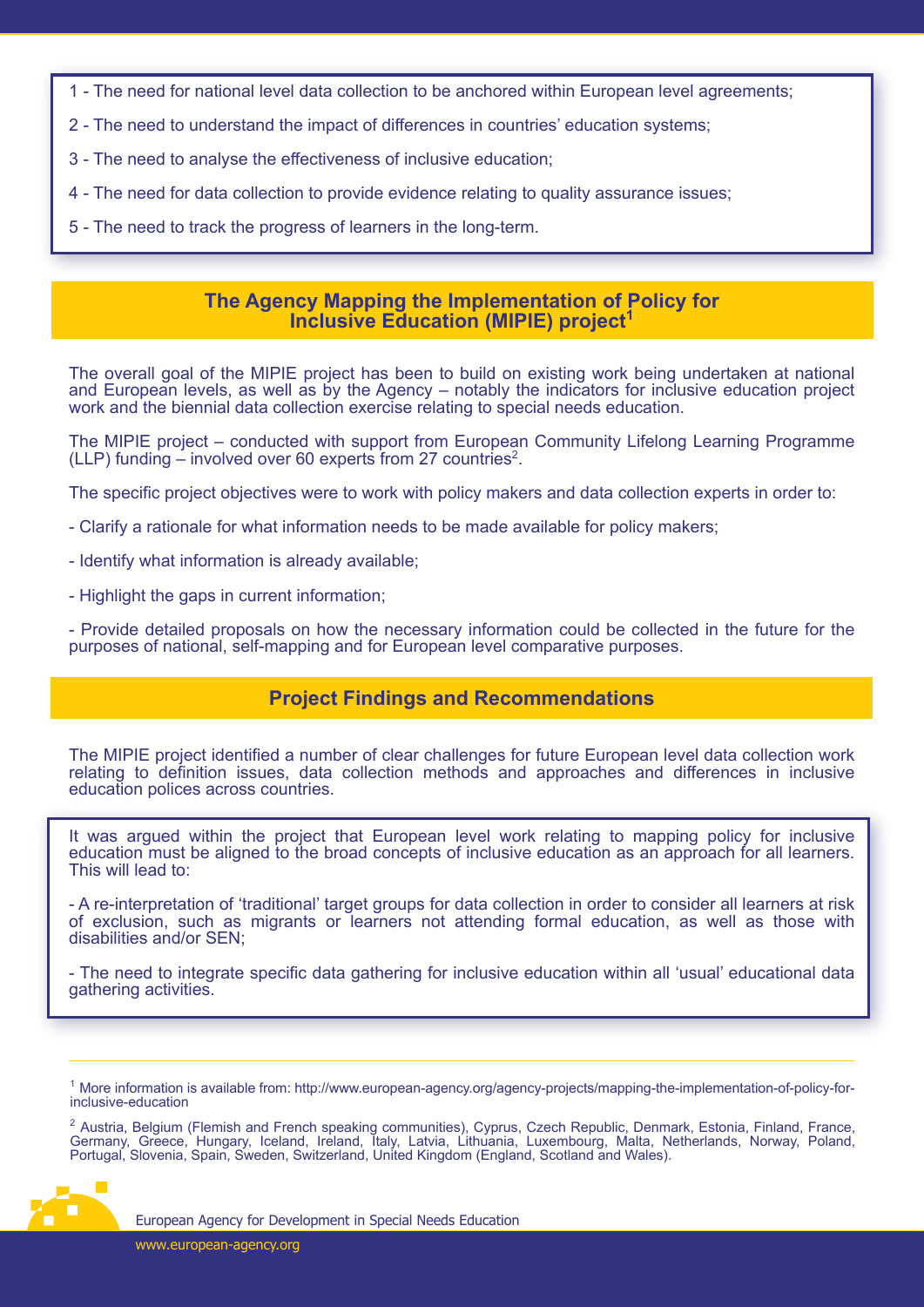Three main areas of policy recommendations have been identified:

#### *1. The need to estabish a shared framework for mapping purposes*

The MIPIE project calls for the development of a shared framework for data collection that would build upon existing national data collection procedures, as well as international data collection agreements and procedures. Such a framework would provide information on: the education and learning outcomes of learners with SEN; policy levers shaping these outcomes and the impact of the specific characteristics both of learners and the education systems upon educational outcomes.

- Three dimensions that underpin a shared framework can be identified:
- A move to a system based approach for data collection based upon shared concepts and definitions;
- The collection of evidence leading to both quantitative and qualitative benchmarks;

- The use of a multi-level framework for analysing policies at national and international levels.

#### *2. Monitoring learners' rights*

Mapping the implementation of policy for inclusive education requires indicators to provide evidence that education systems are equitable for learners with SEN. It is possible to identify key rights issues corresponding to the different phases of the input, process, output, outcomes model:

- Input corresponds to equity in terms of access for learners with SEN and their participation in education in non-segregated settings;

- Process corresponds to equity in relation to educational opportunities for learners with SEN and the possibilities within the system to provide them with appropriate support to meet their needs;

- Outputs correspond to equity in terms of achievement opportunities and possibilities for success in academic and social learning and in the transition opportunities that are open to learners with SEN;

- Outcomes correspond to equity in relation to personal autonomy during and after formal education and in particular to the affiliation opportunities open to learners with SEN that support their inclusion into wider society.

### *3. Monitoring the effectiveness of systems for inclusive education*

Data that examines the effectiveness of systems for inclusive education would consider a number of areas – from initial assessment procedures to the on-going involvement of learners and their families in educational experiences and the effectiveness of learning environments in overcoming barriers and supporting meaningful learning experiences for all learners.

At *national level* data should:

- Facilitate planning and the monitoring of resources and personnel;

- Determine the effectiveness of teacher education;

- Evaluate system cost effectiveness.

At *school level*, data collection should:

- Provide information supporting teachers and school staff to plan and deliver appropriate support and provision;

- Give clear insights into how parents and learners are enabled to take a full part in the educational process.